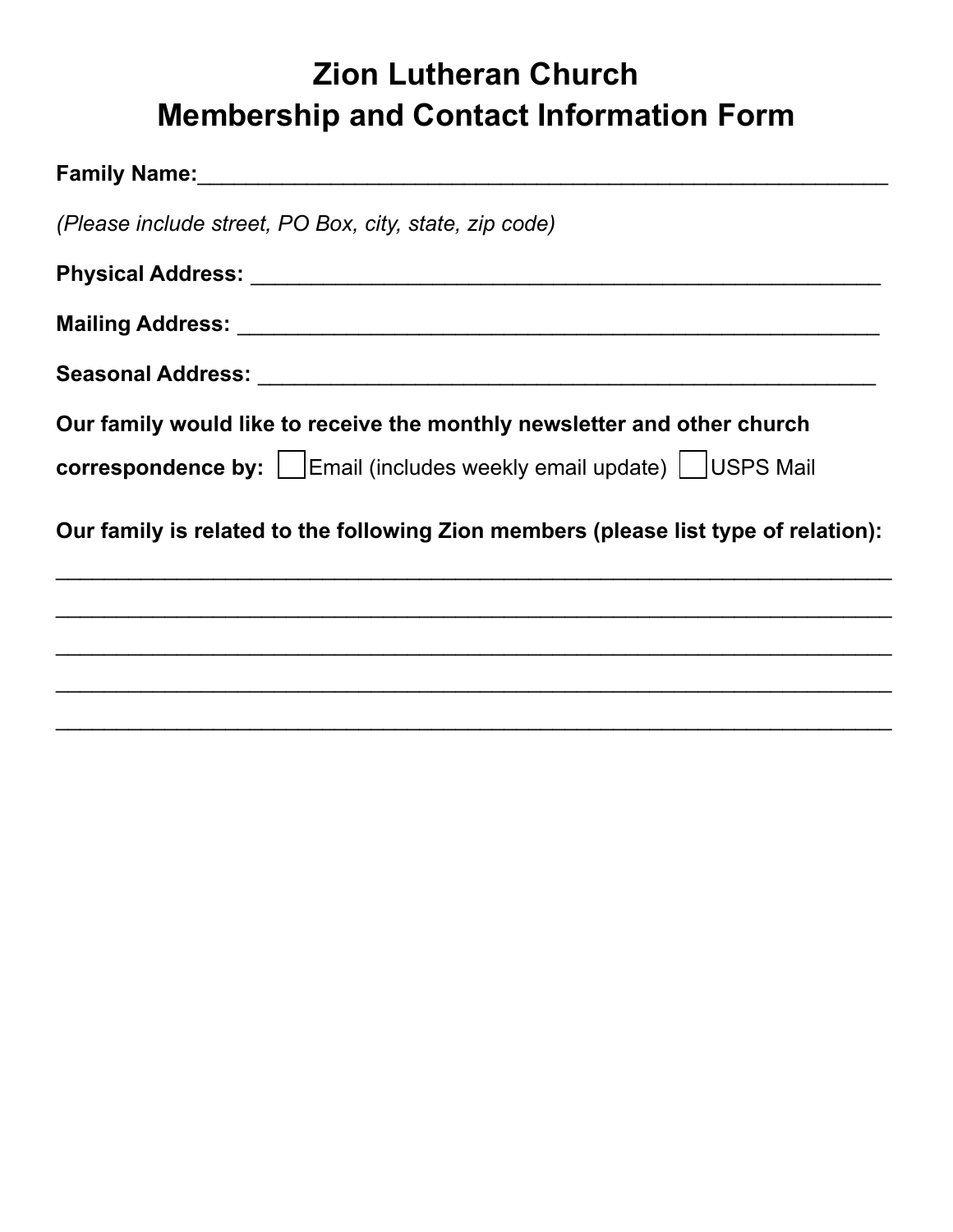#### **FAMILY MEMBER 1**

| Select One:     Member<br>Associate Member   Seasonal Member                                                                                                                                                                   |                                             |  |
|--------------------------------------------------------------------------------------------------------------------------------------------------------------------------------------------------------------------------------|---------------------------------------------|--|
| Friend                                                                                                                                                                                                                         | Community Member   Remove from Membership   |  |
| <b>Select One (if applicable):</b>   Homebound     In College<br>  In the Military     Non-member Related to                                                                                                                   | <b>Zion Member</b>                          |  |
|                                                                                                                                                                                                                                |                                             |  |
|                                                                                                                                                                                                                                |                                             |  |
|                                                                                                                                                                                                                                |                                             |  |
| Martial Status ________________________________Gender __________________________                                                                                                                                               |                                             |  |
|                                                                                                                                                                                                                                |                                             |  |
| Email experience and the contract of the contract of the contract of the contract of the contract of the contract of the contract of the contract of the contract of the contract of the contract of the contract of the contr |                                             |  |
|                                                                                                                                                                                                                                |                                             |  |
|                                                                                                                                                                                                                                |                                             |  |
| Grade ________________                                                                                                                                                                                                         |                                             |  |
|                                                                                                                                                                                                                                |                                             |  |
| <b>FAMILY MEMBER 2</b>                                                                                                                                                                                                         |                                             |  |
| Select One:  <br>Member<br><b>Associate Member</b>                                                                                                                                                                             | Seasonal Member                             |  |
| Friend                                                                                                                                                                                                                         | Community Member     Remove from Membership |  |
| Homebound<br>In College<br>Select One (if applicable):                                                                                                                                                                         |                                             |  |
| In the Military $ $                                                                                                                                                                                                            | Non-member Related to<br><b>Zion Member</b> |  |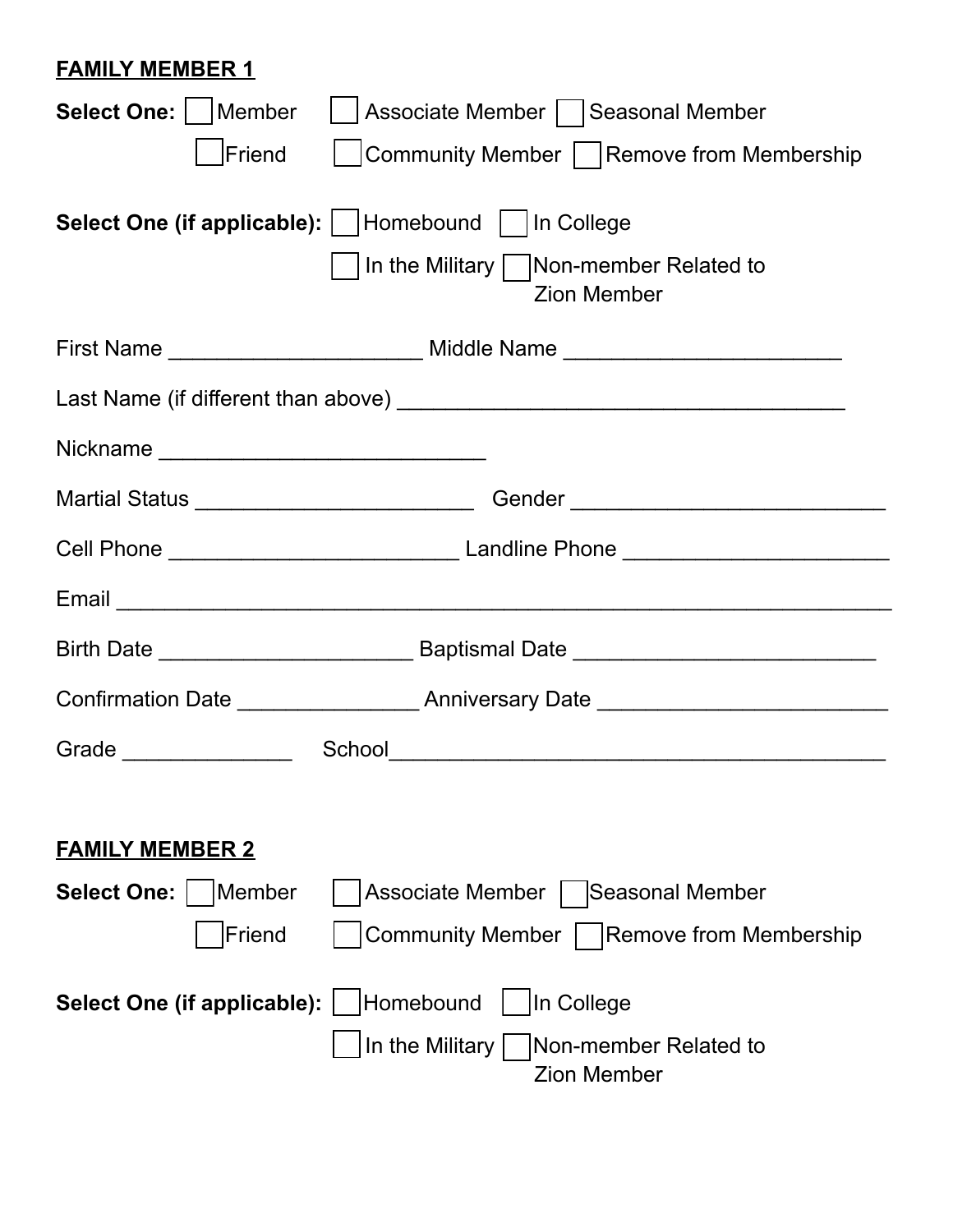## **Family Member 2 continued:**

|                                                                                                                                                                                                                                                                                                   | Martial Status _______________________________Gender ___________________________                                                                                                                                               |  |
|---------------------------------------------------------------------------------------------------------------------------------------------------------------------------------------------------------------------------------------------------------------------------------------------------|--------------------------------------------------------------------------------------------------------------------------------------------------------------------------------------------------------------------------------|--|
|                                                                                                                                                                                                                                                                                                   |                                                                                                                                                                                                                                |  |
|                                                                                                                                                                                                                                                                                                   | Email experience and the set of the set of the set of the set of the set of the set of the set of the set of the set of the set of the set of the set of the set of the set of the set of the set of the set of the set of the |  |
|                                                                                                                                                                                                                                                                                                   |                                                                                                                                                                                                                                |  |
|                                                                                                                                                                                                                                                                                                   | Confirmation Date ________________________Anniversary Date _____________________                                                                                                                                               |  |
|                                                                                                                                                                                                                                                                                                   |                                                                                                                                                                                                                                |  |
| <b>FAMILY MEMBER 3</b><br>Select One: Member     Associate Member     Seasonal Member<br>Community Member   Remove from Membership<br>Friend<br><b>Select One (if applicable):</b>   Homebound    In College<br>$\vert$ In the Military $\vert \vert$ Non-member Related to<br><b>Zion Member</b> |                                                                                                                                                                                                                                |  |
|                                                                                                                                                                                                                                                                                                   |                                                                                                                                                                                                                                |  |
|                                                                                                                                                                                                                                                                                                   |                                                                                                                                                                                                                                |  |
|                                                                                                                                                                                                                                                                                                   |                                                                                                                                                                                                                                |  |
|                                                                                                                                                                                                                                                                                                   | Martial Status __________________________________Gender ________________________                                                                                                                                               |  |
|                                                                                                                                                                                                                                                                                                   |                                                                                                                                                                                                                                |  |
| Email                                                                                                                                                                                                                                                                                             |                                                                                                                                                                                                                                |  |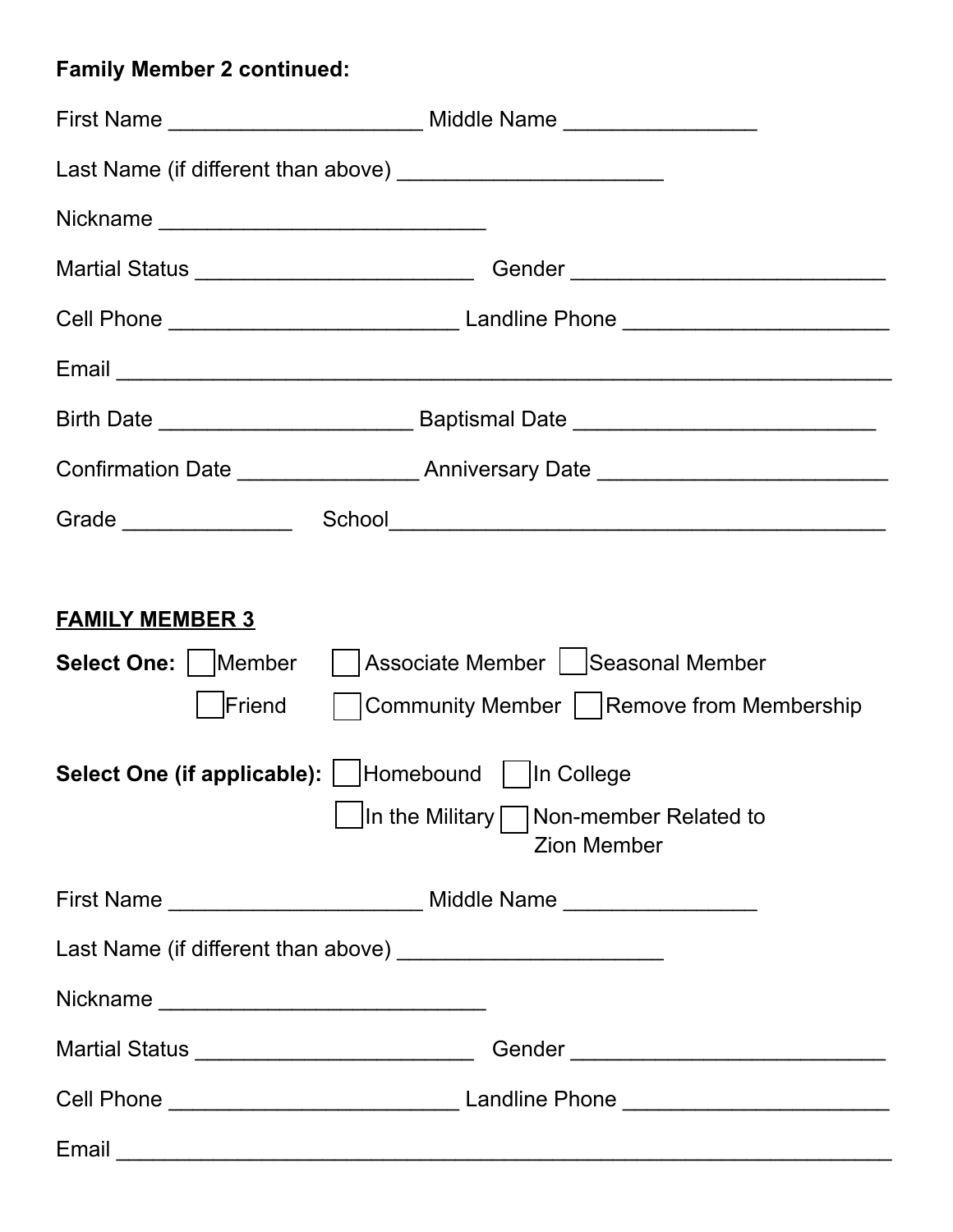## **Family Member 3 continued:**

|                                                                                                                                                                                                                                | Confirmation Date _______________________Anniversary Date ______________________ |  |
|--------------------------------------------------------------------------------------------------------------------------------------------------------------------------------------------------------------------------------|----------------------------------------------------------------------------------|--|
|                                                                                                                                                                                                                                |                                                                                  |  |
| <b>FAMILY MEMBER 4</b><br>Select One:   Member                                                                                                                                                                                 | Associate Member   Seasonal Member                                               |  |
| Friend                                                                                                                                                                                                                         | Community Member   Remove from Membership                                        |  |
| Select One (if applicable):   Homebound   In College                                                                                                                                                                           |                                                                                  |  |
|                                                                                                                                                                                                                                | In the Military   Non-member Related to<br><b>Zion Member</b>                    |  |
|                                                                                                                                                                                                                                |                                                                                  |  |
|                                                                                                                                                                                                                                |                                                                                  |  |
|                                                                                                                                                                                                                                |                                                                                  |  |
|                                                                                                                                                                                                                                | Martial Status ___________________________________Gender _______________________ |  |
|                                                                                                                                                                                                                                |                                                                                  |  |
| Email experience and the contract of the contract of the contract of the contract of the contract of the contract of the contract of the contract of the contract of the contract of the contract of the contract of the contr |                                                                                  |  |
|                                                                                                                                                                                                                                |                                                                                  |  |
|                                                                                                                                                                                                                                | Confirmation Date _______________________Anniversary Date ______________________ |  |
|                                                                                                                                                                                                                                |                                                                                  |  |